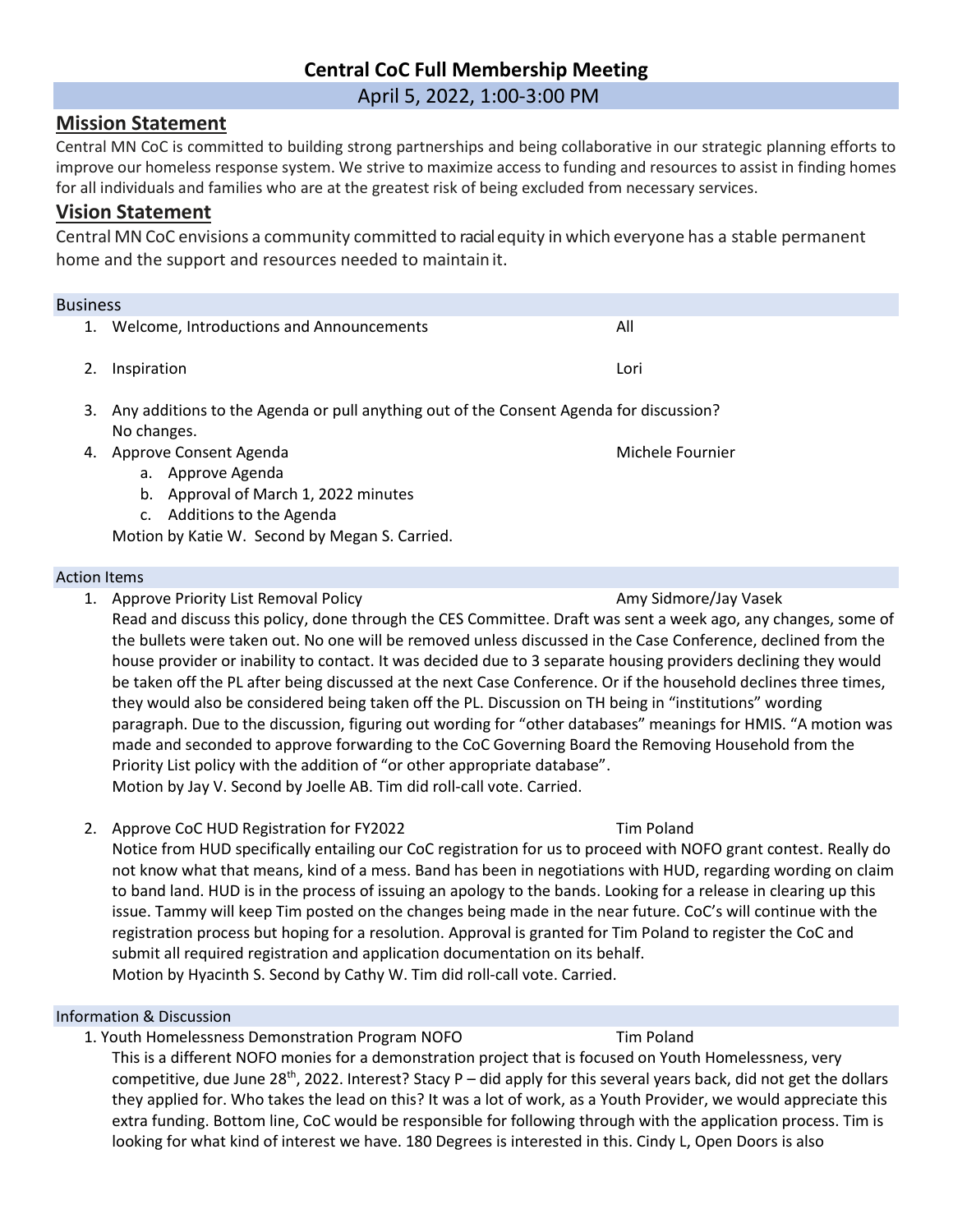interested in continuing this conversation. End of June would be quite the challenge. Tim will send this out to the full CoC so as not to exclude anyone, reply if interested.

2. Committee Updates Michele Fournier

A. Coordinated Entry Policies & Procedures Amy Sidmore Plan is in place to move forward, get some work done.

B. CoC Policies & Procedures Michele Fournier Summer

Working on completing Mission/Vision, will be meeting next week to focus on work plan. Look at the whole picture, Charter Bye Laws and.

C. HMIS/Data Rachel Zetah

Annabel – Sharing Data Quality Report items QDQ scoring, completeness, timelessness, consistency, and accuracy. SS numbers are used to cut down on duplication. Disability info remains included. Keep error rates as low as possible to maintain grant monies continued flow. Entry/Exits dates are very important. Info on data by county is important to maintain. DEI will be worked on to develop a more robust data. Please maintain QDQ reports, entering into the QDQ Portal, very important data.

D. Membership **Amy Carter** Amy Carter We've met a couple times, got through Mission/Vision/Purpose. Looking at list of all members and their attendance to either ask for more commitment as well as finding and reaching out to develop new members.

E. Performance & Ranking Tammy Moreland

Have met, working on Mission/Vision/Purpose, will be scheduling next meeting to complete these topics. Liz was involved, her position was cut, so looking for her info.

F. PIT Count General Account of the Second Lennifer Walker

Lori I is the new Chair, Cindy L is the new Secretary. Development of Mission/Vision/Purpose. They have met a couple times, will be meeting again soon.

G. Youth Initiative **Amie Kirby** Amie Kirby

Maria E was not at the last meeting but working on development of M/V/P.

H. Racial equity

Working on the development of M/V/P.

3. Monthly Coordinated Entry Data Jay Vasek

Update – See attached data information. PL increased, about 30/month. Continue to work on cleaning up the PL.

4. Interest in In-Person Meetings – Menti Poll Tim Poland

Discussion on going back to in-person meetings Menti poll:

Do you support meeting in person for full membership committee? Yes-4. No-5. Yes, with Virtual option-26. If meetings are held in person, where? Same location-7. Rotate all CoC locations-24. How often should meetings be held? Monthly-17. Quarterly-15.

Program Presentation

1. Acorn Housing Services Tracy Pierce Tracy Pierce

See Power Point presentation! Brief outline of how they use Housing Stabilization helping those on MA find and maintain housing stability. Person centered, focus on each client's needs, case management, flexible, 80% Fed, 20% State. 150hrs of service for each client. Once homelessness is addressed, there are many other issues that can be solved. Transitions to finding housing, sustaining housing, helping to support in day-to-day independence. Advocacy with making it not invisible, especially in rural areas. Tim will send Tracy's PP. Tracy's contact is [tracy@acornhousingservices.com](mailto:tracy@acornhousingservices.com) [www.acornhousingservices.com](http://www.acornhousingservices.com/)

## New Funding Throughout the CoC

1. Agency Updates All All and the Second Second Second Second Second Second Second Second Second Second Second Second Second Second Second Second Second Second Second Second Second Second Second Second Second Second Second

Any updates on HUD Tech Assistance? Bryan – Still working with him through many things, he will be sending out updates on what has been covered/discussed so far.

Rachel Z - Warming shelter closing April 28<sup>th</sup>.

Tim - HVAC assessment - MCH has funding available for getting a HVAC assessment done if you have a shelter capital project. MCH decided to play a key role in making this happen because we want to be as helpful as